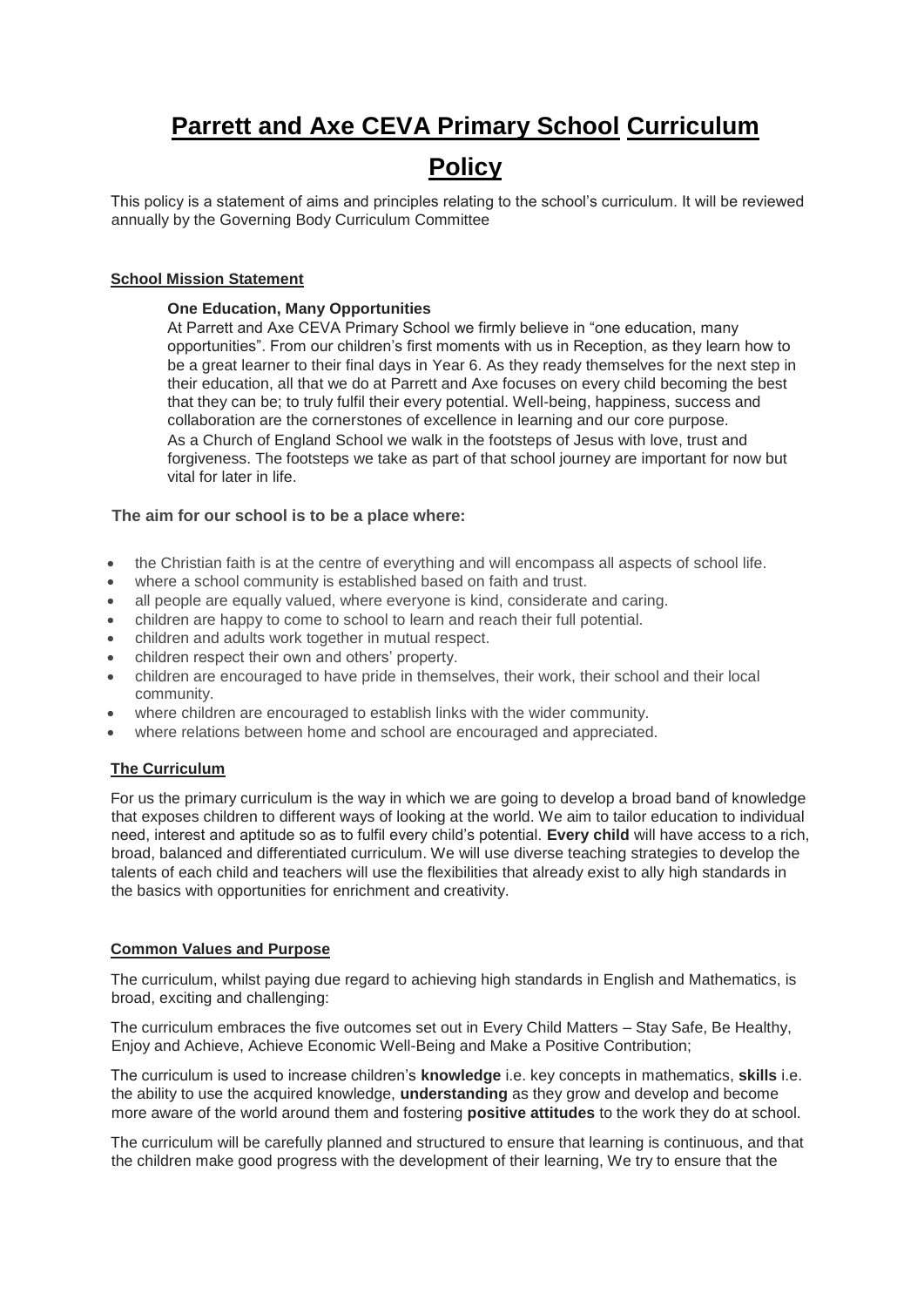knowledge and skills gained are used across the whole curriculum and not simply in isolation and that meaningful links are made between subjects in our termly themes.

The curriculum will engage the children's interest, encourage and motivate them to want to learn;

It will be exciting and offer children first-hand experience to reinforce their learning and to underpin their growing knowledge, skills, understanding and attitudes;

It will open their eyes to the wonders of creation and cause them to marvel at the incredible and fantastic world in which we live;

The curriculum relates to the values from Collective Worship and the PSHE scheme.

#### **Equal Opportunities**

All children, regardless of gender, race or disability are given full access to our curriculum. We have a positive policy of equal opportunities.

## **Broad Guidelines**

#### **The Reception Year follows the DFE Curriculum Guidance for the Foundation Stage which includes six areas of learning:**

Personal, social and emotional development Communication, language and literacy Mathematical development Knowledge and understanding of the world Physical development Creative development.

Where children move into Year 1 without having achieved the Early Learning Goals, they continue to be taught in line with the Foundation Stage Curriculum. Transition to the Year 1 curriculum does not happen at a point in time but rather when children have reached that stage in their development.

#### **From Year 1 to Year 6 the curriculum consists of:**

The National Curriculum; the programmes of study for each subject are used as the basis for the long term and medium term plans.

Understanding Christianity for RE. Parents may exercise their right of withdrawal from religious worship and instruction.

Sex and Relationships Education (SRE) using Dorset's scheme. Parents may exercise their right of withdrawal from SRE lessons.

Our PSHE curriculum is delivered through the Jigsaw scheme of work and has been developed in response to *Every Child Matters and incorporating SRE, DATE (Drugs, Alcohol and Tobacco Education) supplemented with further work on Healthy Lifestyles and Global Citizenship.* 

**From Reception through to Year 6 opportunities will be taken to extend the curriculum beyond the statutory requirements through:** 

• visitors, including artists, craftspeople, actors, musicians;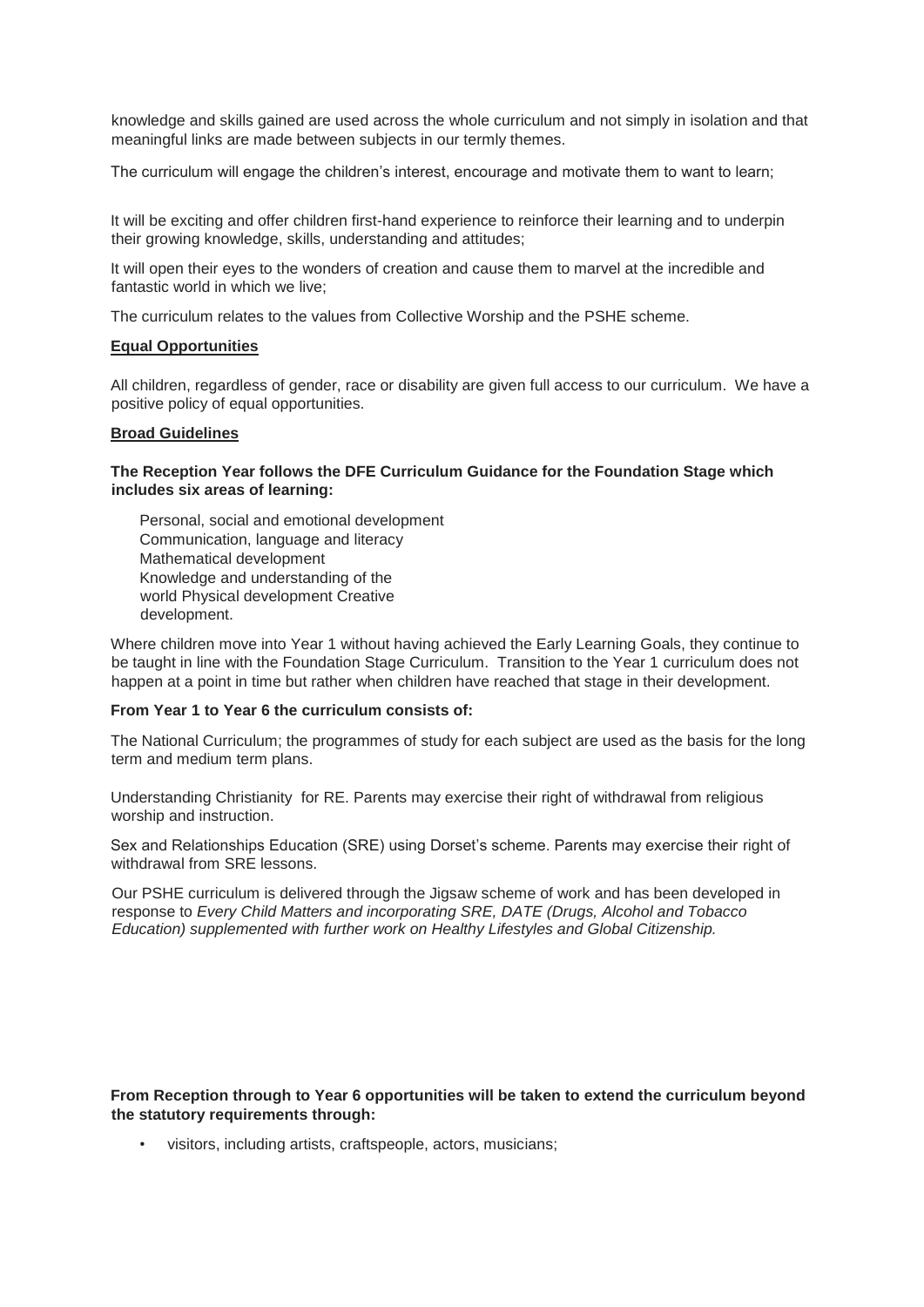- the use of the school grounds, the locality and the wider environment;  $\square$  educational visits;  $\square$ support of parents.
- Many of these activities will embrace the cultural diversity of the society in which we live and enhance the aesthetic environment of the school.

# **Delivery**

All subjects of the curriculum are taught in classes with differentiation as necessary. Each class has a different theme each term taken from the Prospectus Curriculum and cross-curricular links are made between subjects based on this theme where appropriate. An extensive range of high quality resources is used to underpin the curriculum. Homework is set weekly to link the curriculum with learning at home.

To ensure progression and allow for cross curricular links, the school has developed its own planning format which links our schemes of work. The planning promotes enrichment for all alongside the use of accelerated learning techniques, assessment for learning, drama and global citizenship. We also aim to cater for children's individual needs through personalised learning. Part of the curriculum is taught as continuing work whilst other aspects are taught as blocked units of work.

## **Assessment**

The school has policies for Assessment, Monitoring and Marking.

#### **Reporting on Attainment**

All work carried out by the children is monitored and evaluated. A written school report is made available to parents annually in the summer term. Parents are invited to Parent/Teacher Consultation meetings in the autumn and spring terms. The Governing Body receives regular reports on the children's attainment compared to the national picture and similar schools and the children's prior attainment.

## **Target Setting**

All children are set next step learning targets through teachers' marking and feedback and our use of assessment for learning. Curricular targets set and reviewed termly through Pupil Progress Meeting. These targets are set in close consultation with the teaching staff using the evidence from ongoing standards analysis. Using the May assessment level as a base, challenging end of year targets in Numeracy, Writing and Reading Comprehension are set for each child with the good progress meaning that a pupil is on track to meet their FFT20 target by the end of the year.

#### **Roles and Responsibilities**

The Head teacher takes overall responsibility for the curriculum. Subject Leaders monitor their particular subject to ensure that it is implemented consistently and effectively in line with the agreed policies. Consultation relating to the curriculum is facilitated through the annual stakeholder consultation process, from parents through newsletters and questionnaires, from children through questionnaires, class discussion and the pupil forum, and from staff and governors at their regular meetings.

#### **Inclusion - provision for all children**

Teachers plan to meet the needs of all children by ensuring learning is focused on individual children's needs and abilities. Outcomes from assessment for learning enable teachers to set targets which reflect individual children's skills, abilities and potential.

The school has developed a model of intervention for children experiencing difficulties in literacy or mathematics based on three waves:

Wave One: The effective inclusion of all children in a high quality daily literacy hour and mathematics lesson (Quality First Teaching).